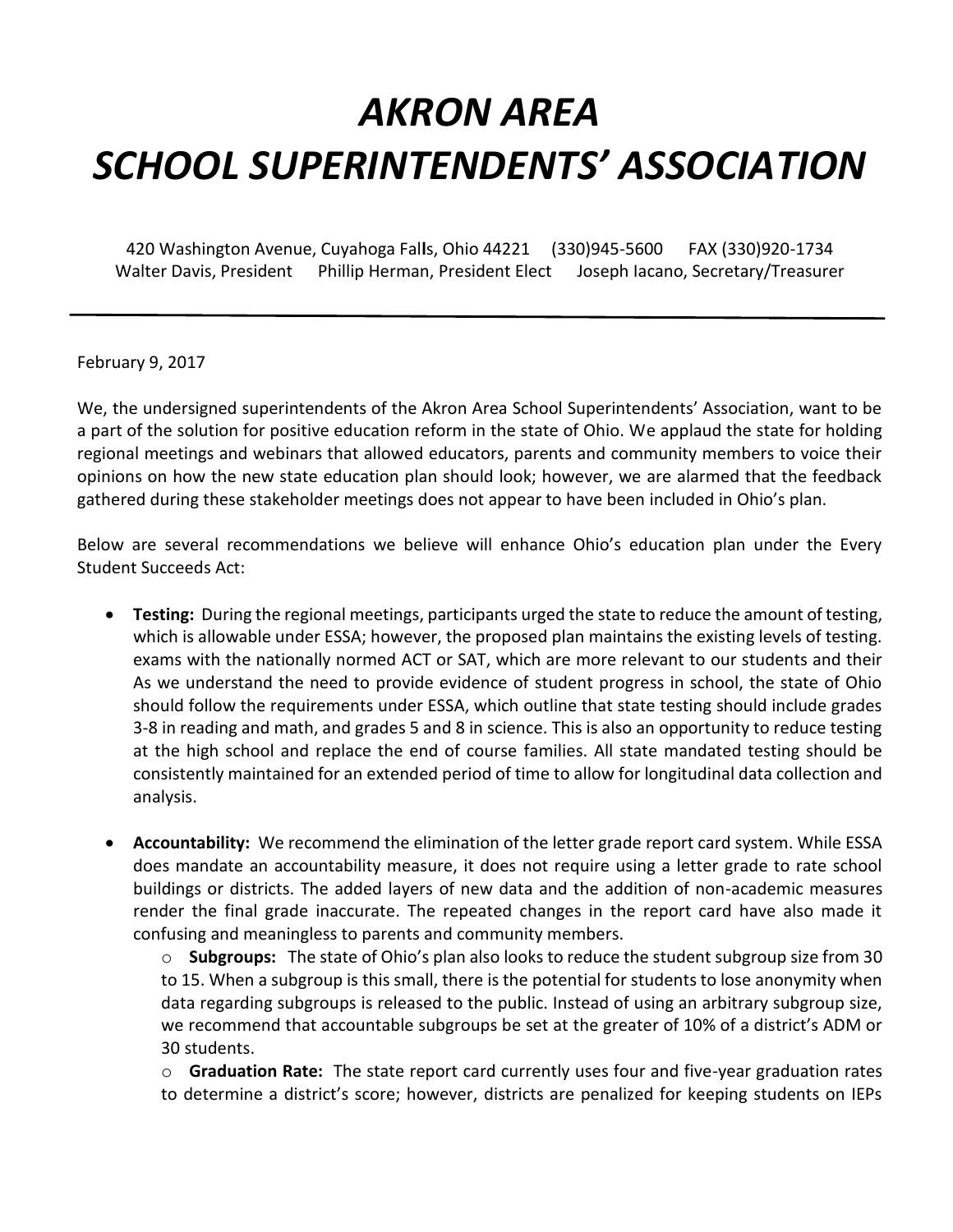beyond the four or five-year graduation mark. Many times, these students are receiving essential transition services and are better served remaining in the school district.

o **Testing Opt Outs:** The opt out solution that was implemented by the state did not solve the issue facing school districts. Students are still calculated in the participation rate and the AMO calculations. Districts are being penalized for decisions made by parents. When a parent determines that their child will not complete the state assessments, that child's score (calculated as a zero) should not be included in the participation rate and AMO calculations. A school district's data should only include results for students who were not opted out of the state assessments.

o **K-3 Literacy Improvement**: The state of Ohio's plan must clarify the manner in which this accountability measure is calculated, aligned with the Third Grade Reading Guarantee, and described on the report card.

o **School Quality or Student Success Description**: We acknowledge that strong student attendance in school leads to student success. However, the inclusion of excused absences in the calculation for the new non-academic indicator is problematic, especially when the report card does not differentiate between excused and unexcused absences.

- **Educator Effectiveness:** The performance rubric of the OTES/OPES evaluation system is a useful tool and influences educator quality. It has led to rich and valuable conversations that have helped districts enhance the quality of education. We believe the state should eliminate the student growth measures from teacher and principal evaluations. Instead, we recommend enhancing the rubric to include evidence regarding the manner in which the educator uses formative assessments to inform instruction which ultimately leads to academic achievement.
- **Early Childhood Programming:** The purpose of early childhood programming is to support the development and well-being of young children and to foster their learning. The research clearly indicates that we need to capitalize on the brain growth that occurs in the early years of life as a strong foundation for futher learning. We are concerned that Ohio has not made PreK programming enough of a priority. As a result, the state has not invested enough in early childhood (PreK) programming.
- **Wrap-Around Services:** Ohio's plan does not include measures to support student mental and emotional well-being. We would like to see provisions for professionals to assist with the mental health and opiate issues affecting students and families throughout the state of Ohio.

ESSA presents a golden opportunity to return educational decisions to the state and local levels. As educators, we have the chance to create assessments and accountability measures that benefit students and truly reflect the needs of Ohio's children today and into the future. Again, we appreciate the efforts of the Ohio Department of Education in its draft document addressing Ohio's plan under the Every Student Succeeds Act. We are encouraged by the department's continued focus on educating Ohio's children however, we believe that the aforementioned areas must be addressed before the plan is submitted to the US Department of Education for approval.